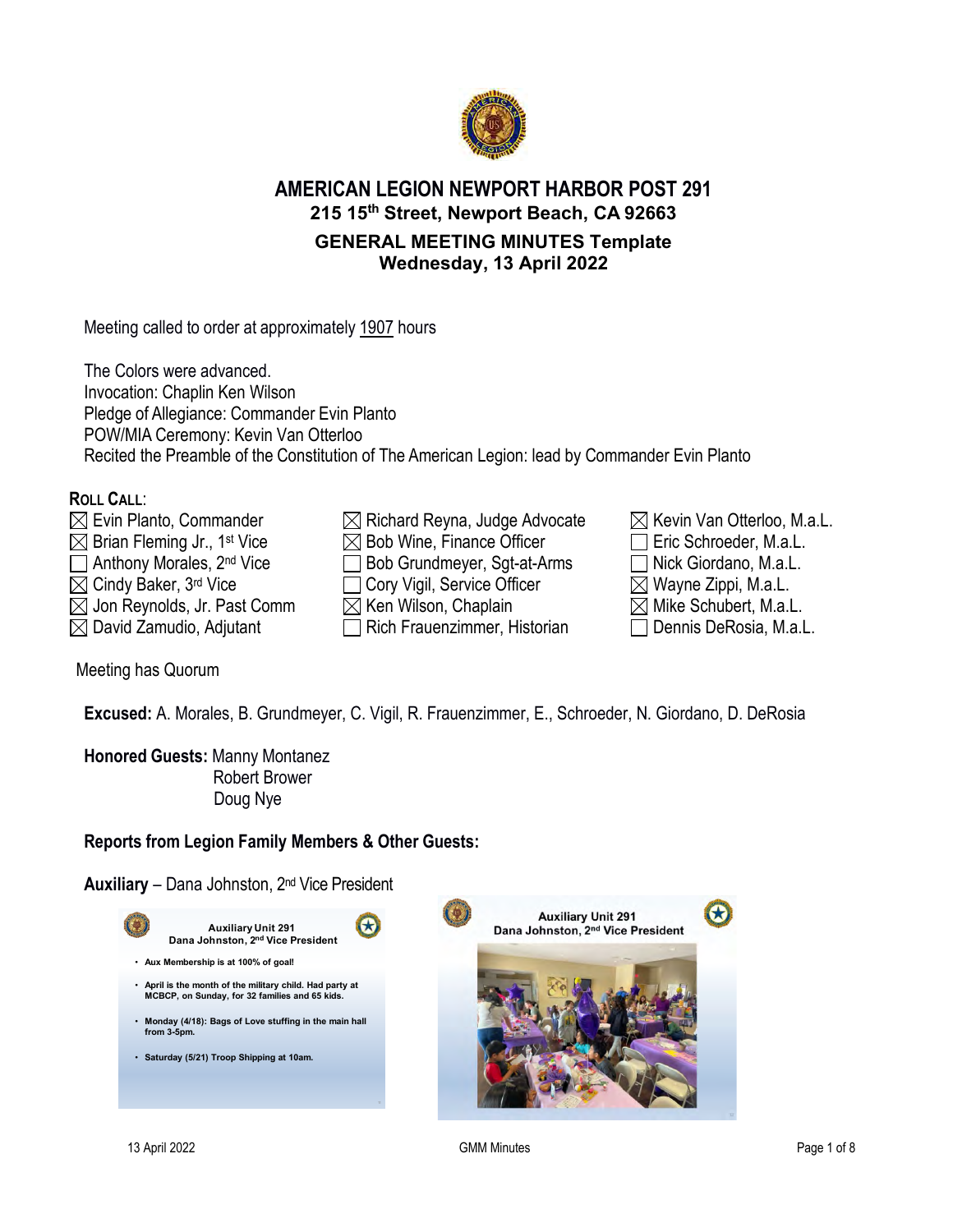#### **Sons of the American Legion** – Tim Sullivan, Commander

Spoke about upcoming event: 911 Memorial to promote patriotism, Fins and Fairways

**American Legion Yacht Club** – Tommy Wheeler, Commodore

- 845-850 new members (no boating experience required)
- Soliciting need for Youth Sailing Instructor
- Spoke about Dive Club
- Spoke about several upcoming events.

**Honor Guard** – Brian Fleming Jr., Commander –



**House Committee** – Mike Mailman, Chair



**General Membership Meeting Minutes:** Commander Planto requested the following motion be presented.

- A motion was presented to waive the reading of the Minutes for 09 March 2022 General Meeting.
- **M/S/C: Carried Unanimously**
- A motion was presented to approve the Minutes for 09 March 2022 General Meeting.
- **M/S/C: Carried Unanimously**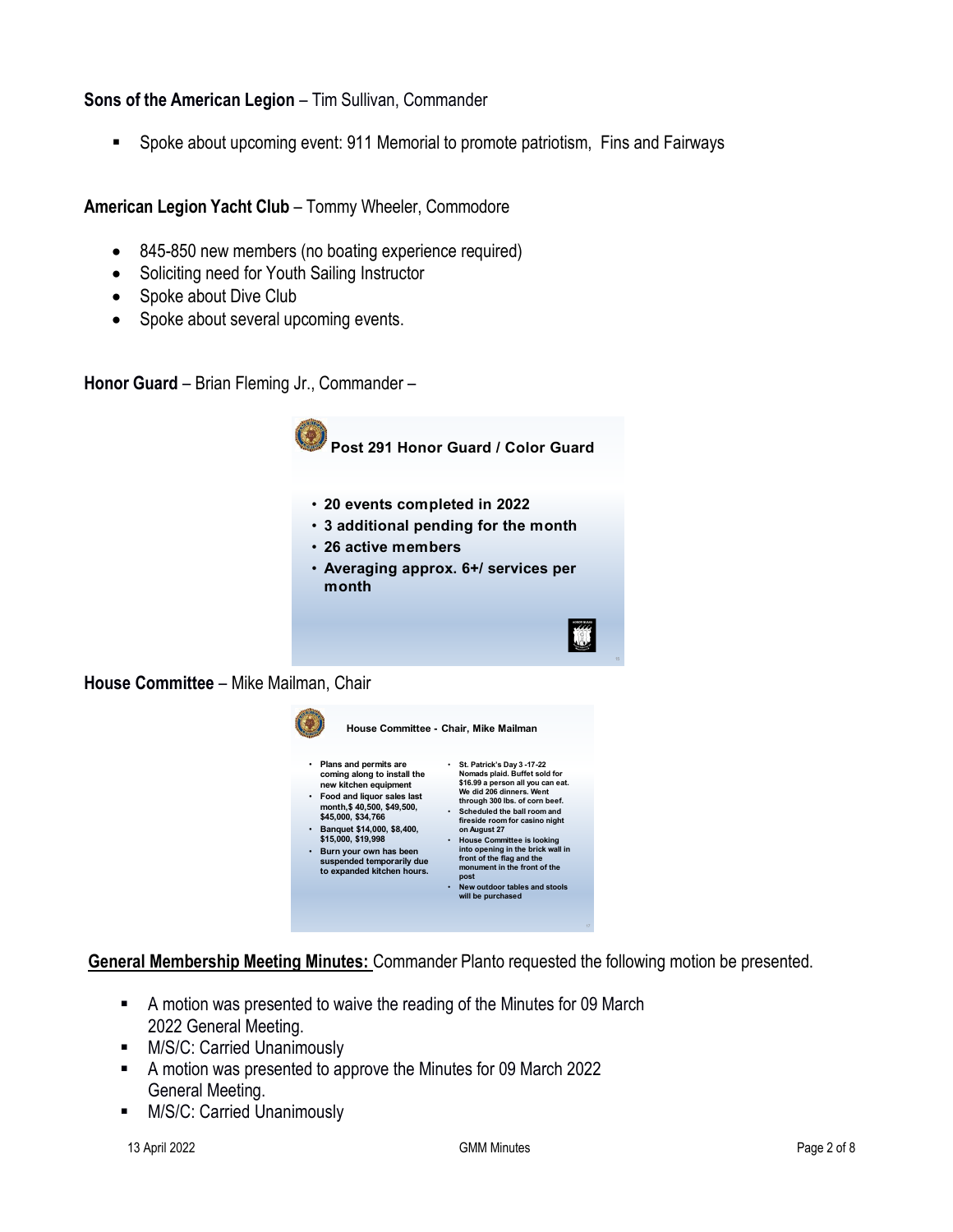## **Executive Committee Reading of Motions:** Commander Planto requested the following motion be presented.

- A motion was presented to waive the reading of the Minutes for 07 April 2022 Executive Committee Meeting.
- **M/S/C- Carried Unanimously**

## **Correspondence**

■ None to report

### **Officer Reports**:

#### **Commander Evin Planto** –

- Commander discussing upcoming events
- Gave special recognition to M.a.L Mike Shubert for all his hard work and successful Welcome Home Vietnam Veterans event.

#### **Adjutant David Zamudio** –

No Report

#### **1st Vice Commander Brian Fleming Jr.** –

**Discussed recruitment strategy for Post 1000 members within our region.** 



#### **2nd Vice Commander Anthony Morales**

■ No Report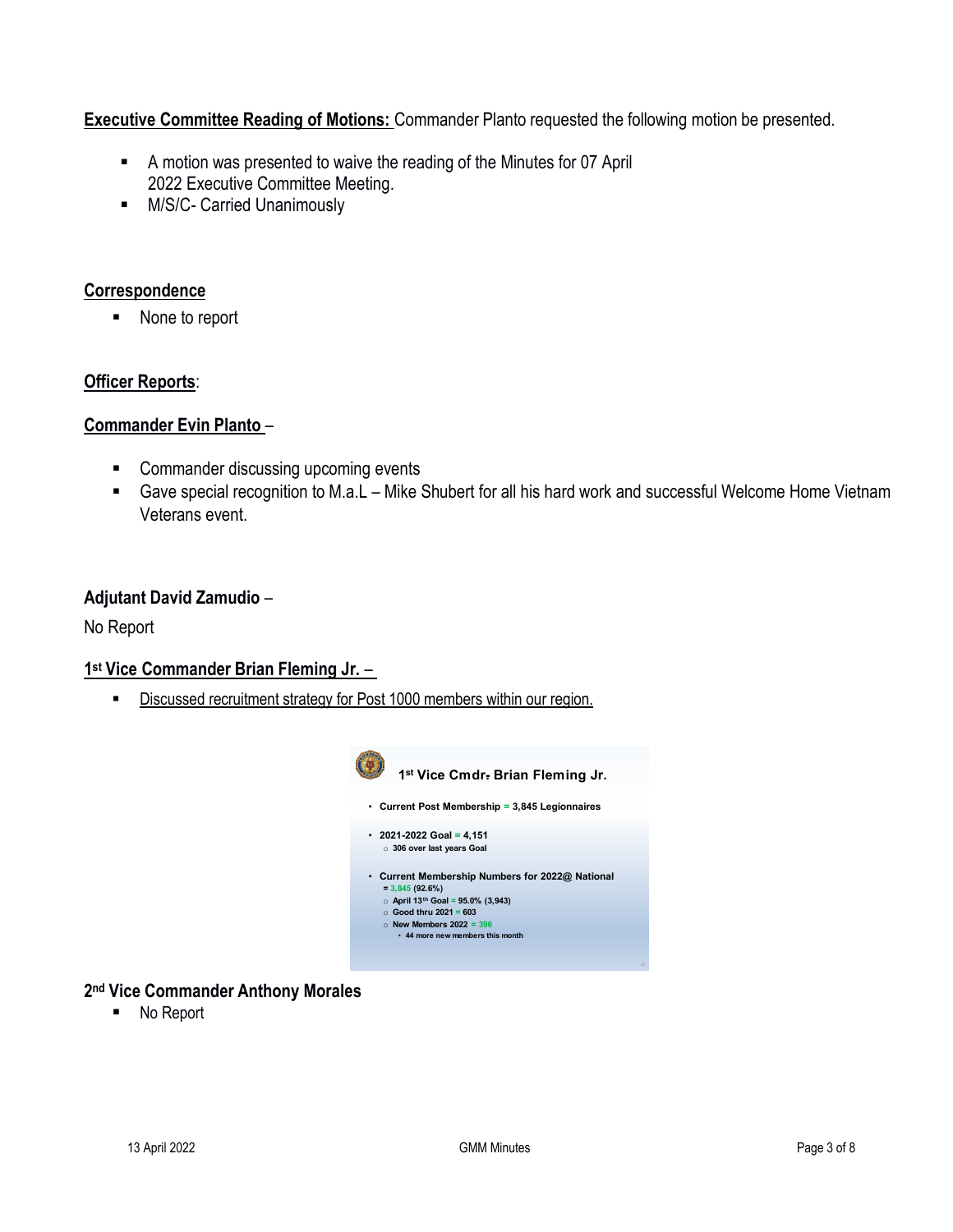#### **3rd Vice Commander Cindy Baker**

Discussion on what is Boy's State, Girl's State, AL Baseball and Boy Scouts.



## **Jr. Past Commander Jon Reynolds** –

o No Report

**Finance Officer Bob Wine** – Post Financial Operations.

**Revenue and Expenditures** 

| <b>Newport Harbor Post 291</b><br>Condensed Business & Membership Revenue & Expenditures<br>Three Months Ended 3/31/22 and 3/31/19 |   |               |   |                |            |  |
|------------------------------------------------------------------------------------------------------------------------------------|---|---------------|---|----------------|------------|--|
|                                                                                                                                    |   | 3/31/2022     |   | 3/31/2019      | Difference |  |
| <b>Business:</b>                                                                                                                   |   |               |   |                |            |  |
| Revenue                                                                                                                            | Ś | 646,112.00    | Ś | 429,834.00     | 216.278.00 |  |
| <b>Expenditures</b>                                                                                                                |   | 700,225.00    |   | 525.138.00     | 175,087.00 |  |
| Net of Revenue and Expenditures                                                                                                    |   | (54, 113, 00) |   | (95, 304, 00)  | 41,191.00  |  |
| Membership:                                                                                                                        |   |               |   |                |            |  |
| Revenue                                                                                                                            |   | 122,909.00    |   | 69,706.00      | 53,203,00  |  |
| <b>Expenditures</b>                                                                                                                |   | 186,205,00    |   | 146,172.00     | 40.033.00  |  |
| Net of Revenue and Expenditures                                                                                                    |   | (63, 296, 00) |   | (76, 466, 00)  | 13,170,00  |  |
| <b>Combined Totals</b>                                                                                                             |   | (117, 409.00) |   | (171, 770, 00) | 54,361.00  |  |
| <b>Facility Fees</b>                                                                                                               |   | 81,320.00     |   | 70,330.00      | 10,990.00  |  |
| Combined Net of Revenue & Expenditures                                                                                             |   | (36,089,00)   |   | (101, 440, 00) | 65,351.00  |  |

#### **Historian Rich Frauenzimmer**

• No Report

## **Sergeant at Arms Bob Grundmeyer**

■ No Report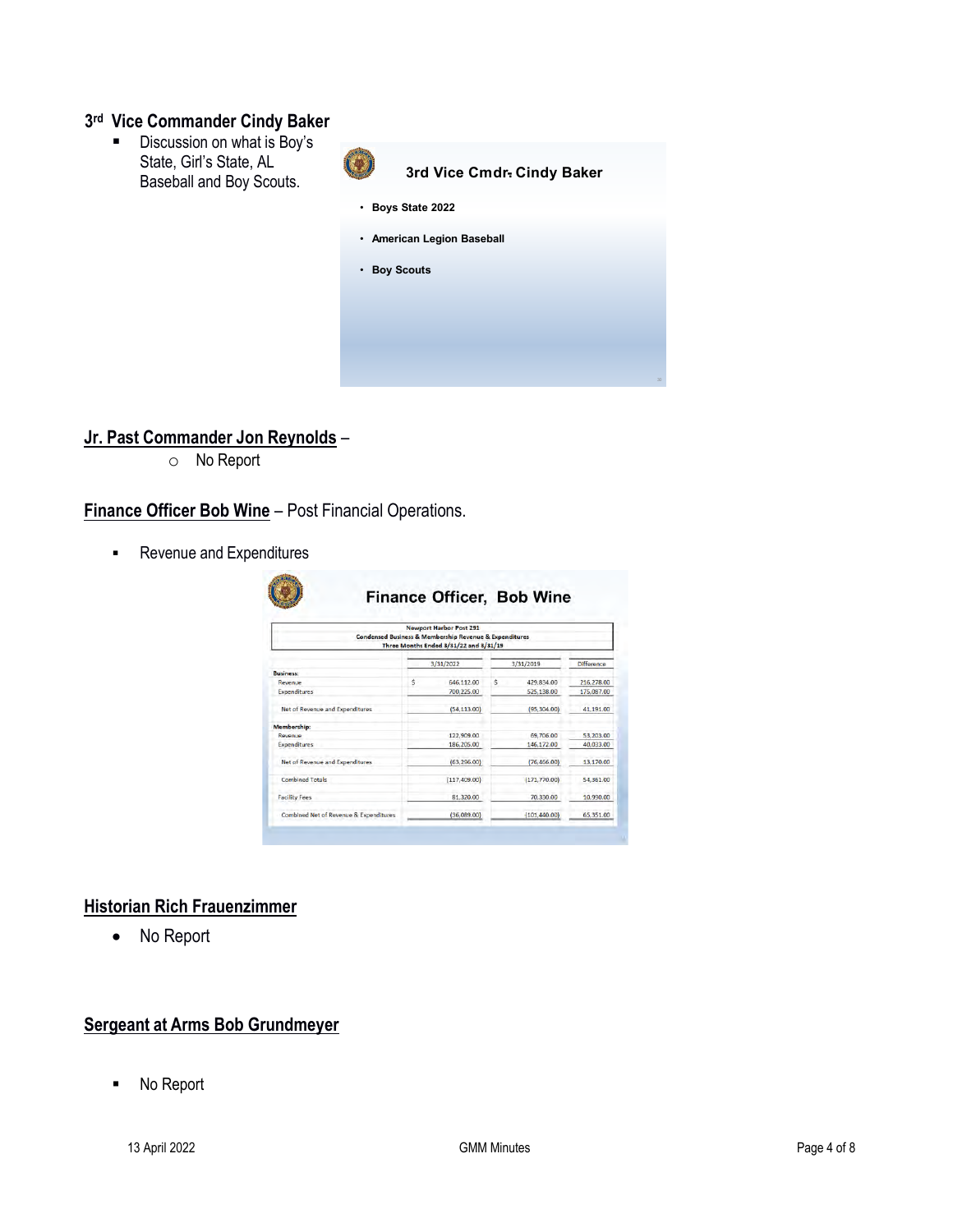#### **Chaplain Ken Wilson**

- **Spoke about Buddy Call program**
- **Solicited any members interested in helping.**

|                   | <b>Post Everlasting</b> |
|-------------------|-------------------------|
| ∙ Hugh Carlson    | • Robert Harrison       |
| • James Crowell   | • William Monroe        |
| • Gene Fothergill | • Don Sallo             |
| • Douglas Gorrie  | • Kenneth Swift         |
|                   | • Robert Wright         |
|                   |                         |

# **Service Officer Cory Vigil** (presented by Chaplain Ken Wilson)

| <b>Monthly Update for Service Officer</b>    |                          | for the April 7, 2022 E-Board |                            |                                        |
|----------------------------------------------|--------------------------|-------------------------------|----------------------------|----------------------------------------|
| <b>6510 Donations</b>                        | 2021 Actuals 2022 Budget |                               | 2022 Actual<br>thru Mar 31 | % of 2022 Budget thru<br><b>Mar 31</b> |
| 6519 Honor Guard                             | 2,842.34                 | 2,500.00                      |                            | 0%                                     |
| 6521 Unrestricted Service<br>Officer Expense | 10,000.00                | 15,000.00                     | 7,687.81                   | 51%                                    |
| 6522 Restricted VEAF expense                 | 84,573.73                | 100,000.00                    | 23.553.56                  | 24%                                    |
| 6515 Oratorical                              |                          |                               |                            | 0%                                     |
| 6510 Donations other                         | 21,804.50                | 20,000.00                     | 16,807,46                  | 84%                                    |
| Total 6510 expenses                          | 119.220.57               | 137,500.00                    | 48.048.83                  | 35%                                    |
| 4520 VEAF current balance                    |                          |                               | 92,159.14                  |                                        |
| Mar Donations Out                            |                          |                               | 10968.26                   |                                        |
| Mar VEAF Donations Out                       |                          |                               | 7649.06                    |                                        |



## **Judge Advocate, Richard Reyna**

■ No Report

#### **Members at Large** –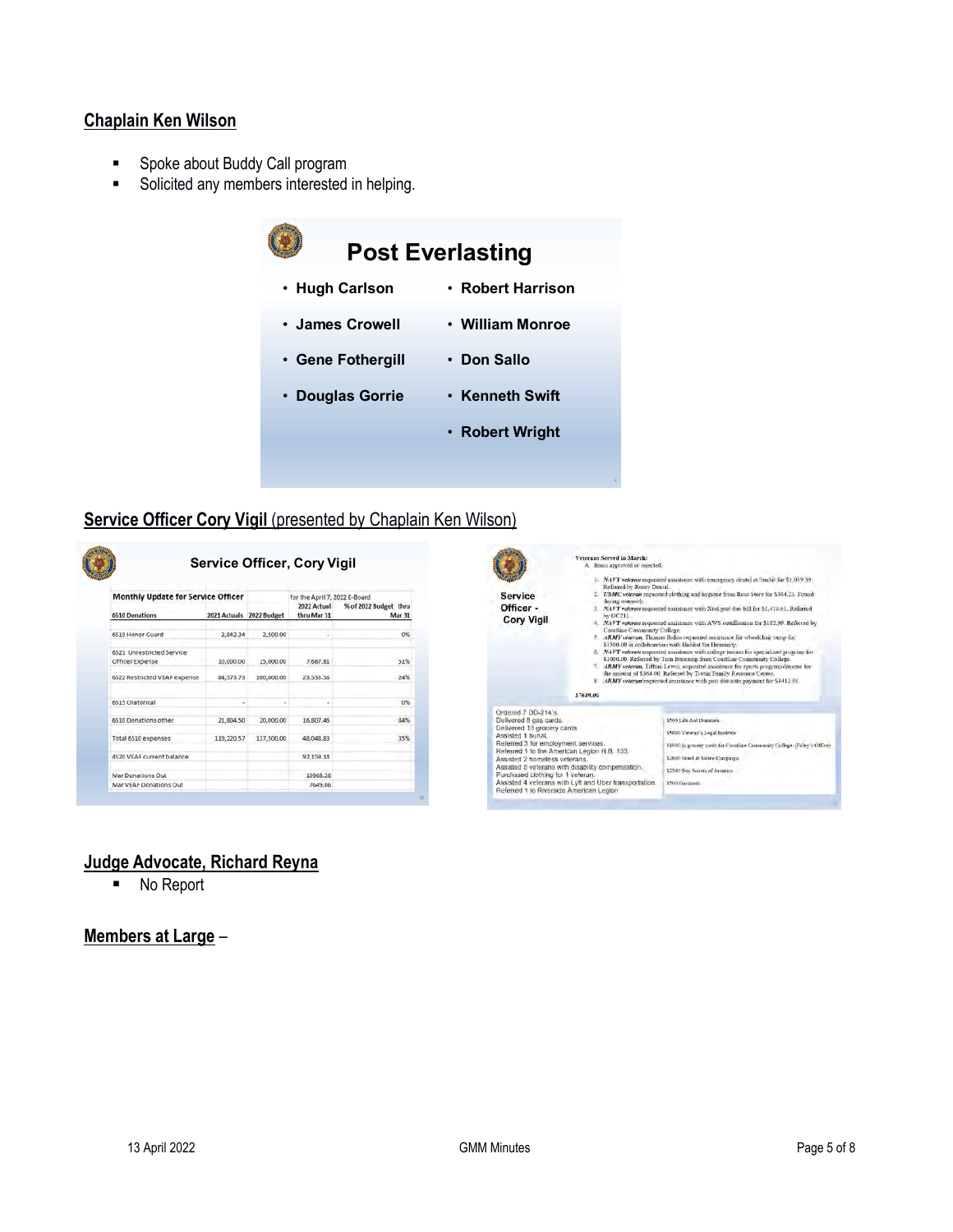M.a.L- Mike Shubert (overview of successful event)





#### **Unfinished Business**

■ Cmdr. Planto gives review of 2022 Campaign Rules



#### **Induction of New Members**

- **1st Vice Commander, Brian Fleming Jr., presents inductees**
- **COUNT: 51 Inductees**
- **Motion to approve the induction of New Members to Post 291** 
	- o M/S/C: Carried Unanimously
	- o Commander Planto reads rules to new members.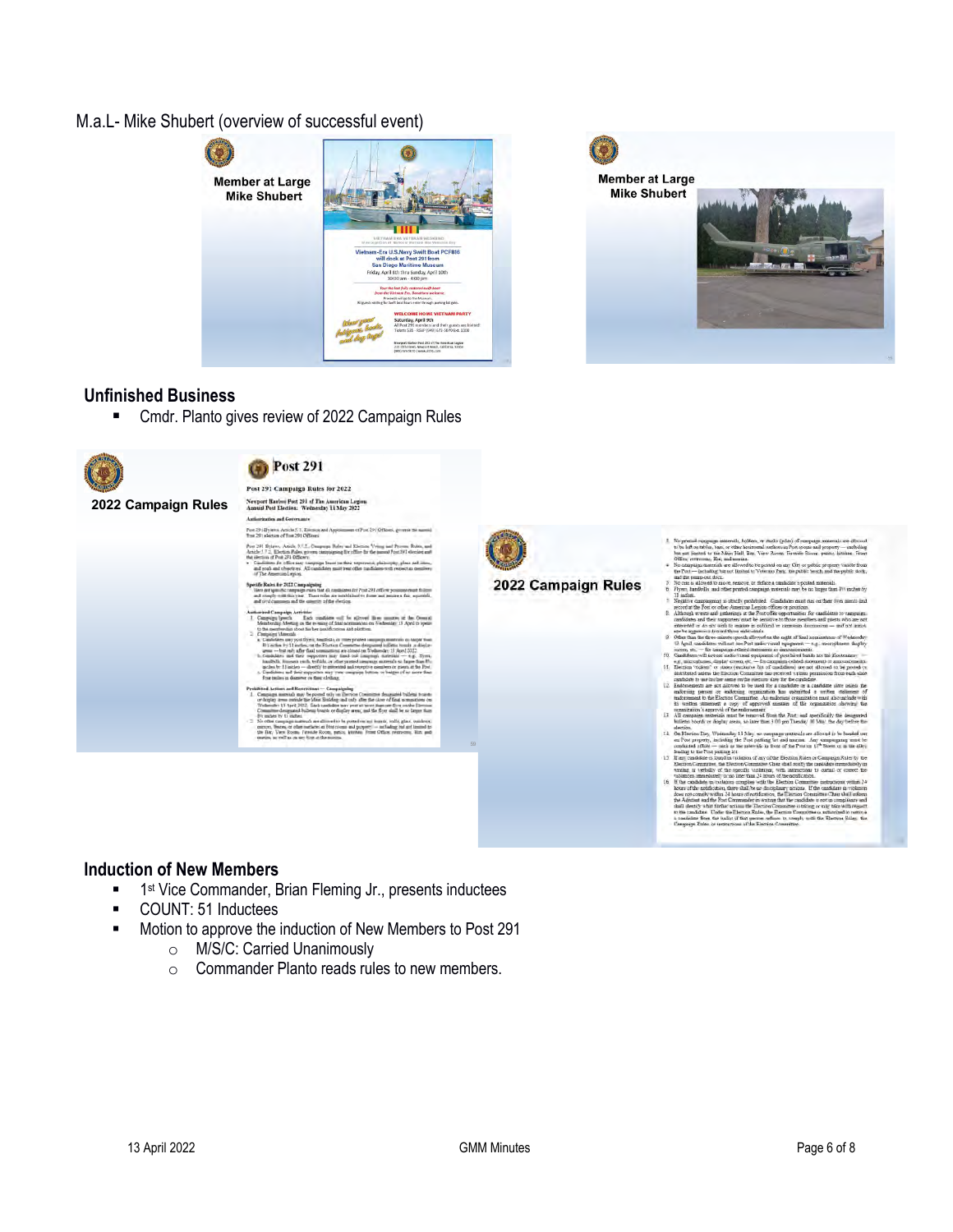#### **New Business**

■ 2022 Post 291 Elections – Officer Nominations (Second <sup>st</sup> Round) & Candidate Speeches

66

- o New Nominations:
	- **Finance Officer- Hal McNaughton**
	- **-** Historian- Gary Mathieson
	- M.a.L.- David Zamudio



## **Nominations of Post Officers**

• **Structure**  o **Nominations at two successive GMMs — March and April**

- **Process**
	- o **"Raise Hand" to be recognized by Chair** o **Nominations will focus on only one Position at a time**
	- o **Nominations do not require a Second (Robert's Rules)**
	- o **Nominee must verbally acknowledge acceptance (Post Policy)**
- **Sequence of Elected Officer Positions for Nominations**
	-
	- o **Commander** o **First Vice Commander**
	- o **Second Vice Commander** o **Third Vice Commander**
	-
	- o **Finance Officer** o **Historian**
	- o **Sergeant at Arms**
	-
	- o **Chaplain** o **Member(s) at Large**



#### **Candidate Speeches**

· Structure

○ You will be allotted 2-3 minutes for a brief introduction of your campaign platform.

#### • Process

- 
- O Name will be called.<br>○ Sgt. At Arms will give you microphone and time you.<br>○ No disparaging remarks concerning any candidate.

#### · Sequence of Candidate Speeches

- Commander<br>First Vice Commander
- 
- Second Vice Commander<br>○ Third Vice Commander
- ⊙ Finance Officer<br>⊙ Historian
- 
- ⊙ Sergeant at Arms<br>○ Chaplain
- Member(s) at Large

| <b>2022 Officer Nominations</b>                                                           |
|-------------------------------------------------------------------------------------------|
| Second Nominations to be held at<br><b>April 13th General Meeting</b>                     |
| <b>Evin Planto</b>                                                                        |
| Brian Fleming, Jr., Richard Reyna                                                         |
| Ray Ricard, Nick Giordano                                                                 |
| <b>Cindy Baker</b>                                                                        |
| <b>Hal McNaughton</b>                                                                     |
| <b>Michael Mailman, Tim Bercovitz</b>                                                     |
| <b>Ken Wilson</b>                                                                         |
| <b>Gary Mathison</b>                                                                      |
| Mike Shubert, Wayne Zippi,<br>Fran Capitano, Bob Brower,<br>Hector Storman, David Zamudio |
|                                                                                           |

**ANNA MARK** 

- Cmdr. Planto request a motion to support SB 657, SB 1357 and SB 1487.
	- o M/S/C: Motion carries unanimously.